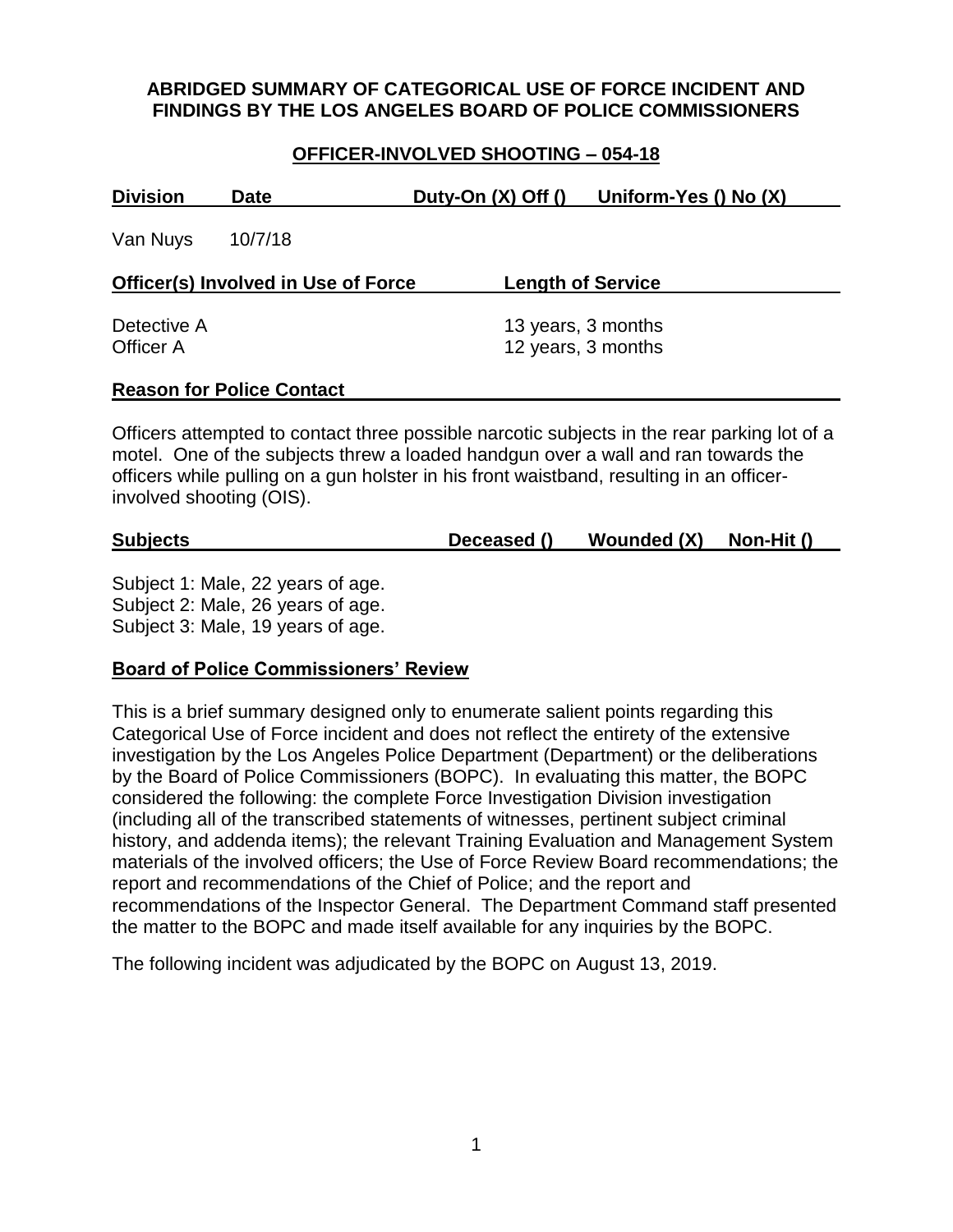## **Incident Summary**

Detective A was the driver and sole occupant of an unmarked police vehicle which was not equipped with emergency lights, siren, or a Digital In-Car Video System (DICVS).

Officer A was the driver and sole occupant of another unmarked police vehicle that was also not equipped with emergency lights, siren, or DICVS.

As Officer A arrived at a motel, he/she pulled into the rear parking lot, and backed the car into a marked parking space near the end of the row along the wall of the property. After approximately two minutes, Officer A exited his/her parking space and began to drive out of the parking lot as the subjects' vehicle entered the property.

The vehicle was occupied by Subjects 1, 2, and 3; however, it was unknown which of the three was driving. According to Officer A, the subjects were very aware of their surroundings. They were looking around in all directions as they drove into the motel, which led Officer A to believe they might be at the motel to take part in unlawful activity. According to Officer A, he/she had been personally involved in numerous arrests at or near the motel for miscellaneous crimes such as narcotic sales, prostitution, identity theft, receiving stolen property, stolen vehicles, and extortion.

Officer A exited the motel property and parked nearby, where he/she could see into the motel parking lot. Officer A could not see the subjects' vehicle because it had backed into a parking space towards the end of the motel.

Using his cell phone, Officer A called Detective A and requested that he/she drive into the motel parking lot. Officer A wanted Detective A to relay the subjects' license plate number to Officer A, so he/she could check the vehicle for any wants or warrants.

Detective A drove in and observed that the subjects' vehicle was unoccupied. Detective A relayed the subjects' license plate number to Officer A and then backed his/her vehicle into a parking space four stalls away from the subjects' vehicle.

Officer A ran the license plate and advised Detective A there was no want or warrant on the subjects' vehicle. Detective A remained inside his/her vehicle in the motel parking lot for approximately eighteen minutes, at which time the subjects emerged from the motel on foot.

According to Detective A, all three subjects walked together past Detective A's vehicle while staring at him/her. One of the subjects pointed at Detective A and made an unknown comment to the others. Based on the subjects' actions, Detective A feared that the subjects had possibly identified Detective A as a police officer. According to Detective A, he/she felt it was not safe to drive out of the property because it would put his/her back toward the subjects and place him/her at a tactical disadvantage. Detective A then requested that Officer A drive into the parking lot to help monitor the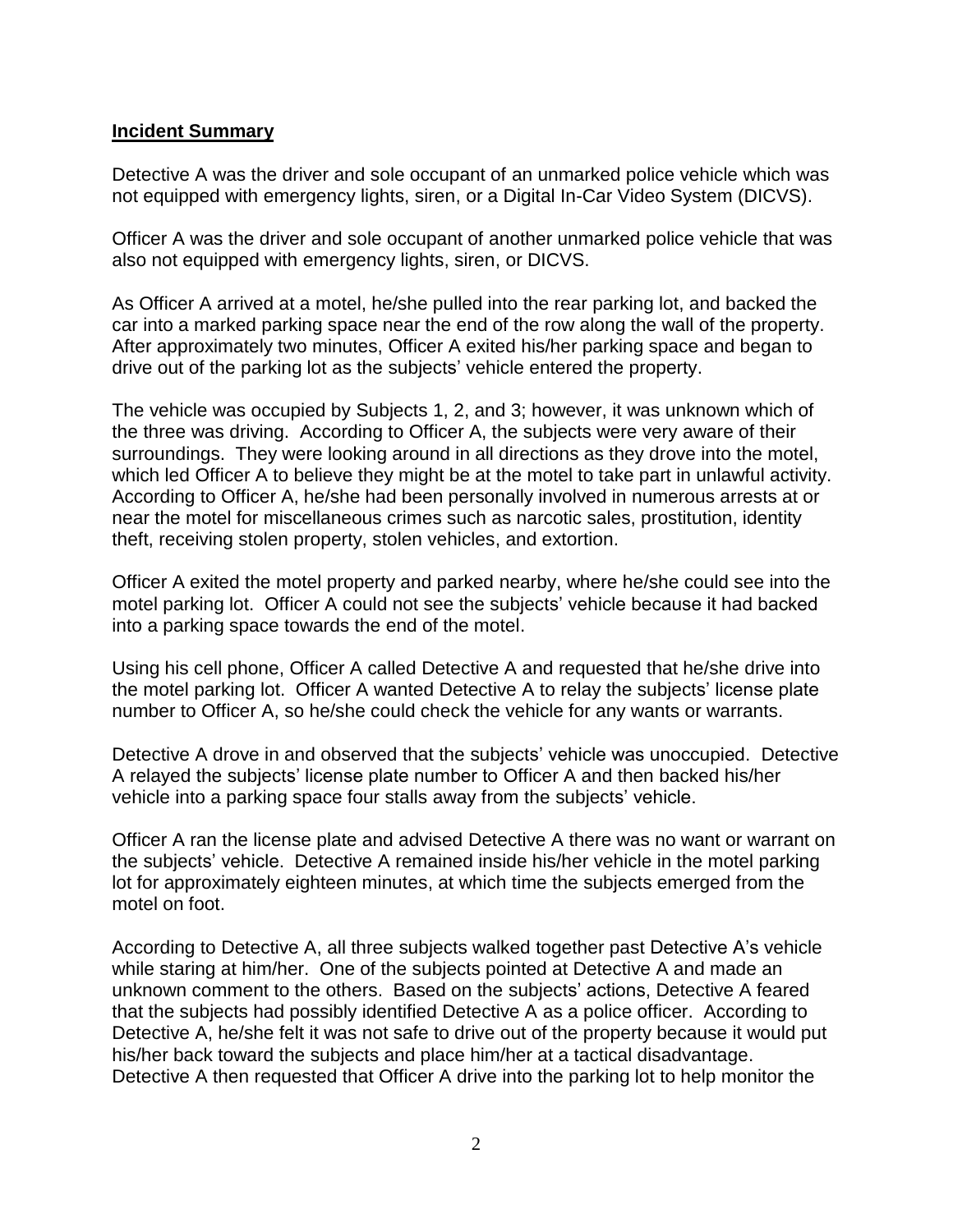subjects. Detective A believed that the subjects knew he/she was a police officer and thought it best to have back up nearby.

While continuing to stare at Detective A, the subjects walked to their vehicle. According to Detective A, Subject 3 entered the rear door on the driver's side and sat inside the vehicle while Subjects 1 and 2 went to the rear of the vehicle and opened the trunk. At about this time, Officer A drove his/her vehicle into the rear lot and continued past Detective A. Officer A came to a stop directly in front of the subjects' vehicle.

According to Officer A, he/she drove into the motel with the intention to only monitor the activity of the three subjects and to be closer to his/her partner to provide assistance if needed. Officer A saw that both Subjects 1 and 2 were behind their parked vehicle; however, he/she did not see Subject 3 seated in the rear seat. According to Officer A, both Subjects 1 and 2 were staring at him/her, giving Officer A "hard looks." Based on Officer A's training and experience, he/she believed the subjects were preparing to escalate the situation.

Recognizing this, Officer A believed that if he/she quickly identified him/herself as a police officer, they might rethink that tactic. While still seated in the driver seat, Officer A raised his/her right arm and pointed his/her right index finger at the subjects as he/she yelled, "Stop! Police!"

Based on his/her experience of being involved in numerous arrests at the motel for various crimes including narcotic violations and gang related activity, combined with the intense manner in which the subjects were looking at Officer A and his/her obstructed view of the subjects, Officer A feared for his/her life and believed the situation could possibly escalate to one involving the use of deadly force.

According to Officer A, he/she used his/her right hand to unholster his/her pistol while he/she simultaneously used his/her left hand to open his/her car door. While still seated, Officer A brought his/her right hand up and pointed his/her pistol in the direction of the subjects with his/her trigger finger along the frame. At the time of the attempted detention, Officer A had no ballistic vest on or means of police identification other than his/her Department badge on his/her belt.

According to Detective A**,** he/she observed Officer A driving into the parking lot at the rear of the motel and reached toward the rear passenger seat to grab his/her tactical vest. While simultaneously attempting to grab his/her vest and keep an eye on the subjects, his/her vest fell onto the floorboard. Detective A left the vest on the floor and grabbed his/her Department hand-held radio instead. Detective A unsuccessfully tried to use the radio to verbally place he/she and his/her partner Code-Six at the location, but as Detective A opened his/her car door, he/she dropped the radio and it fell to the pavement.

According to motel surveillance video, Detective A opened his/her door and exited his/her vehicle as Officer A's vehicle was coming to a stop. Detective A immediately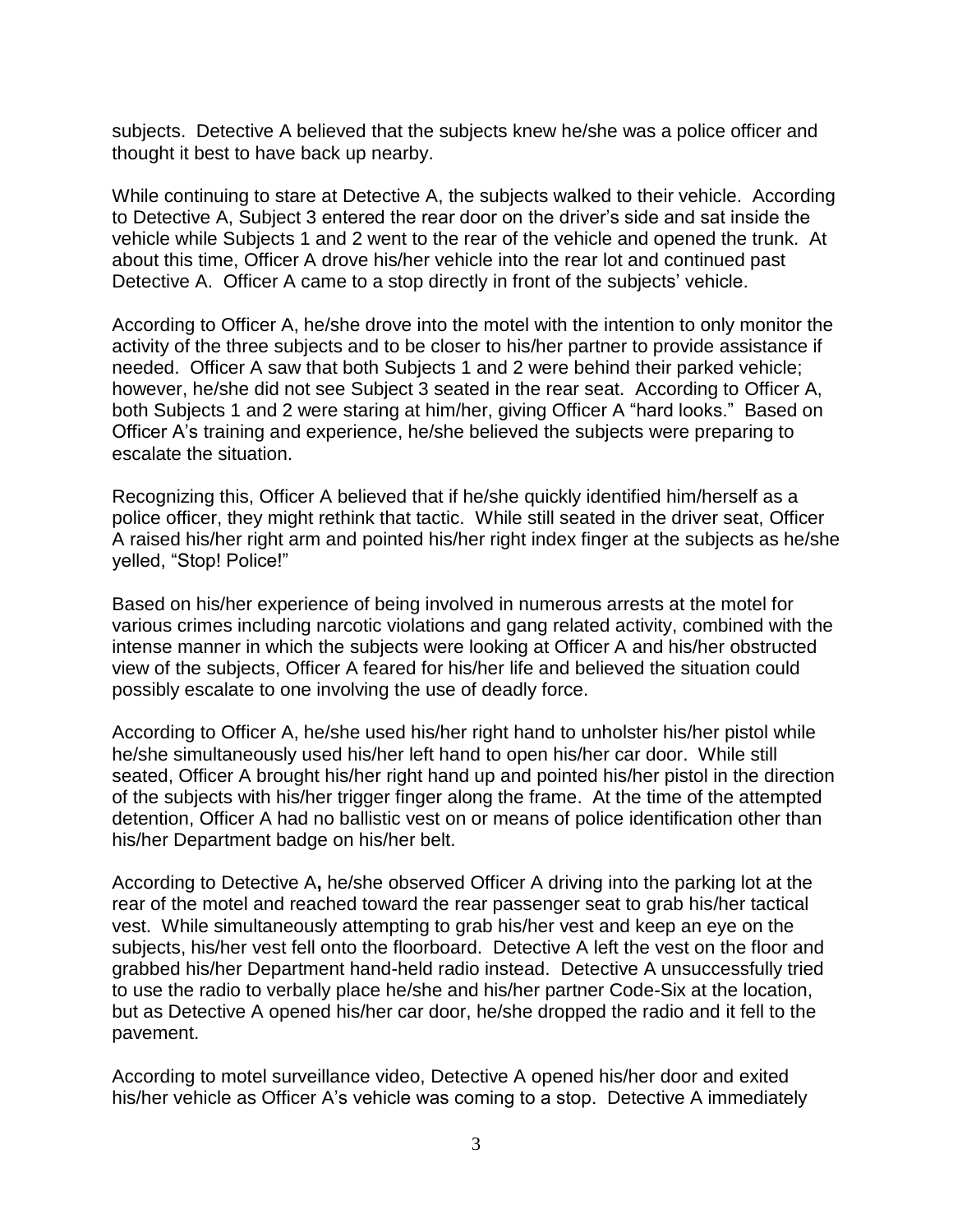opened his/her door and exited his/her vehicle as Officer A walked around the front of his/her vehicle and unholstered his/her pistol.

According to Detective A and Officer A, Subjects 1 and 2 responded to their presence by immediately running behind a vehicle that was parked next to their vehicle. According to Officer A, Subject 2 attempted to climb the wall while Subject 1 threw a pistol over the wall. Although Subject 1 admitted that he and the other subjects possessed a pistol, Subject 1 denied he was the person that threw the pistol over the wall.

Motel surveillance video showed that Officer A ran around the front of his/her car to the passenger side and then appeared to attempt to grab Subject 2 as he (Subject 2) continued to run.

According to the motel surveillance video, Subject 2 evaded Officer A's attempt to grab him. However, Detective A intercepted Subject 2 near the rear of Officer A's vehicle. As Subject 2 attempted to run past Detective A, Detective A stuck a foot out and tripped him. Subject 2 fell to the ground behind Officer A's vehicle; however, Subject 2 stood up and fled into the motel.

As Detective A's encounter with Subject 2 was taking place, Subject 1 attempted to flee by running between the front of Officer A's vehicle and a trash dumpster. The motel's surveillance video captured Officer A running after Subject 1 subsequent to abandoning his/her efforts to grab Subject 2. Subject 1 and Officer A are last seen running out of view of the camera. Neither are captured again by the motel's surveillance video until after the OIS.

It was Officer A's recollection that from the cover of his/her driver's door, he/she saw Subject 1 run, passing between a black dumpster that was against the wall and the front of his/her vehicle. According to Officer A, he/she observed a black metallic clip attached to what he/she believed was a concealed handgun holster in the front waistband of Subject 1's pants. While running, Subject 1 was using his right hand to pull on what Officer A believed was a handgun inside the holster. According to Officer A, it was at that time he/she yelled, "Gun, gun, gun!"

According to Officer A, Subject 1 ran past the front of his/her (Officer A's) vehicle, turned left, and continued running. Subject 1 was now running toward Officer A. Subject 1 continued to use his/her right hand in a pulling motion as Officer A ordered him/her to stop and get on the ground. Although Officer A saw Subject 1 throw a handgun over the wall, Officer A believed that Subject 1's continued struggle with the holster in his/her waistband indicated that Subject 1 was pulling a second handgun from the holster and was about to shoot him/her or his/her partner.

Officer A stated that he/she was in fear for his/her life and the life of his/her partner. Officer A took one step backward and, from an approximate distance of ten feet, fired one round from his/her handgun at Subject 1. Officer A immediately heard Detective A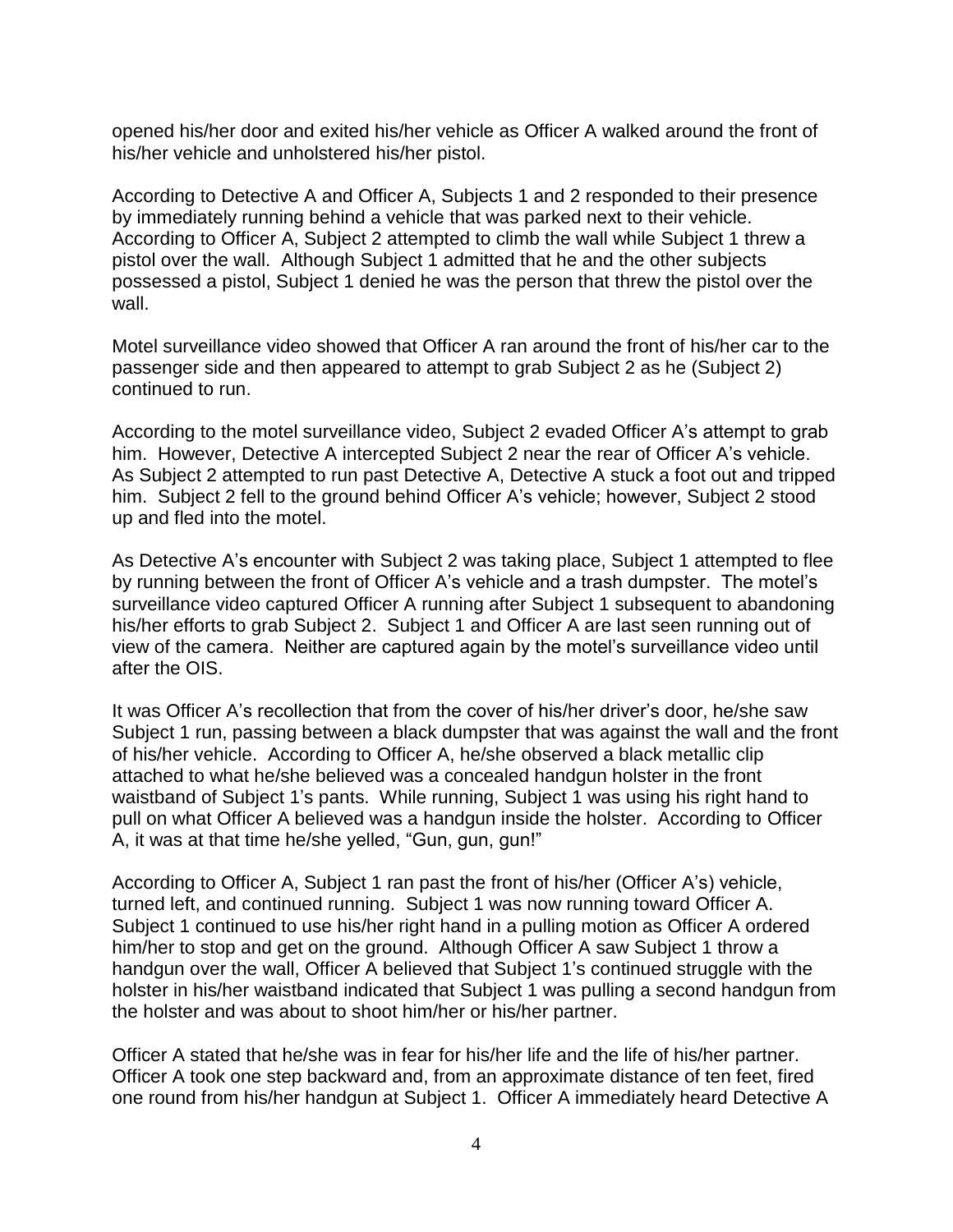yell at an unknown person to stay where they were, followed by a gunshot. Officer A looked to his/her left and observed Detective A standing close to him/her. Officer A believed it was Detective A who fired the subsequent gunshot.

According to Officer A, he/she then re-focused his/her attention on Subject 1 and realized that Subject 1 was still running towards him/her. Officer A further observed that Subject 1 was still attempting to pull the object from the holster. Officer A, still in fear for the lives of he/she and his/her partner, fired a second round at Subject 1.

According to Detective A, he/she did not fire a round from his/her handgun until after Officer A fired his/her second round.

According to Detective A, after Subject 2 stood up and ran away, he/she focused his/her attention on Subject 3, who was seated in the rear seat of the Subject's vehicle. Detective A then heard his/her partner yell, "Gun, gun!" As he/she was refocusing his/her attention, he/she heard two consecutive gunshots and observed, through his/her peripheral vision, the associated muzzle-flashes within the carport area. Detective A could not see Officer A and believed the gunshots were fired by Subject 1 and that Officer A was hit by the gunfire and was down. The investigation determined that Subject 1 did not fire any rounds.

According to Detective A, he/she saw Subject 1 near the front of the last vehicle parked on the end of the carport. Detective A described Subject 1 running toward the pedestrian opening that led to the motel's courtyard. As Subject 1 neared that pedestrian opening, he/she slowed down and turned his/her upper torso to the right to face Detective A. According to Detective A, Subject 1 raised and extended his right arm to the rear and pointed what Detective A believed to be a black pistol directly at Detective A.

According to Officer A, Subject 1 turned to his left and extended his left arm out toward Officer A's partner. Officer A could not see whether there was anything in the Subject 1's hands as the incident happened so quickly.

Detective A stated that he/she believed Subject 1 had shot Officer A and feared that Subject 1 was about to shoot him/her as well. Detective A, from his/her position to the rear of Officer A's vehicle, used a two-handed grip and pointed his/her handgun toward Subject 1.

According to Detective A, in defense of his/her life, fired his/her pistol at Subject 1. Detective A removed his/her finger from the trigger and observed that Subject 1 had momentarily lowered then raised his arm and was still pointing what Detective A believed to be a black pistol at him/her. Detective A fired a second and third round at Subject 1 from the same position. Subject 1 was struck by the gunfire and fell to the ground after the third round was fired.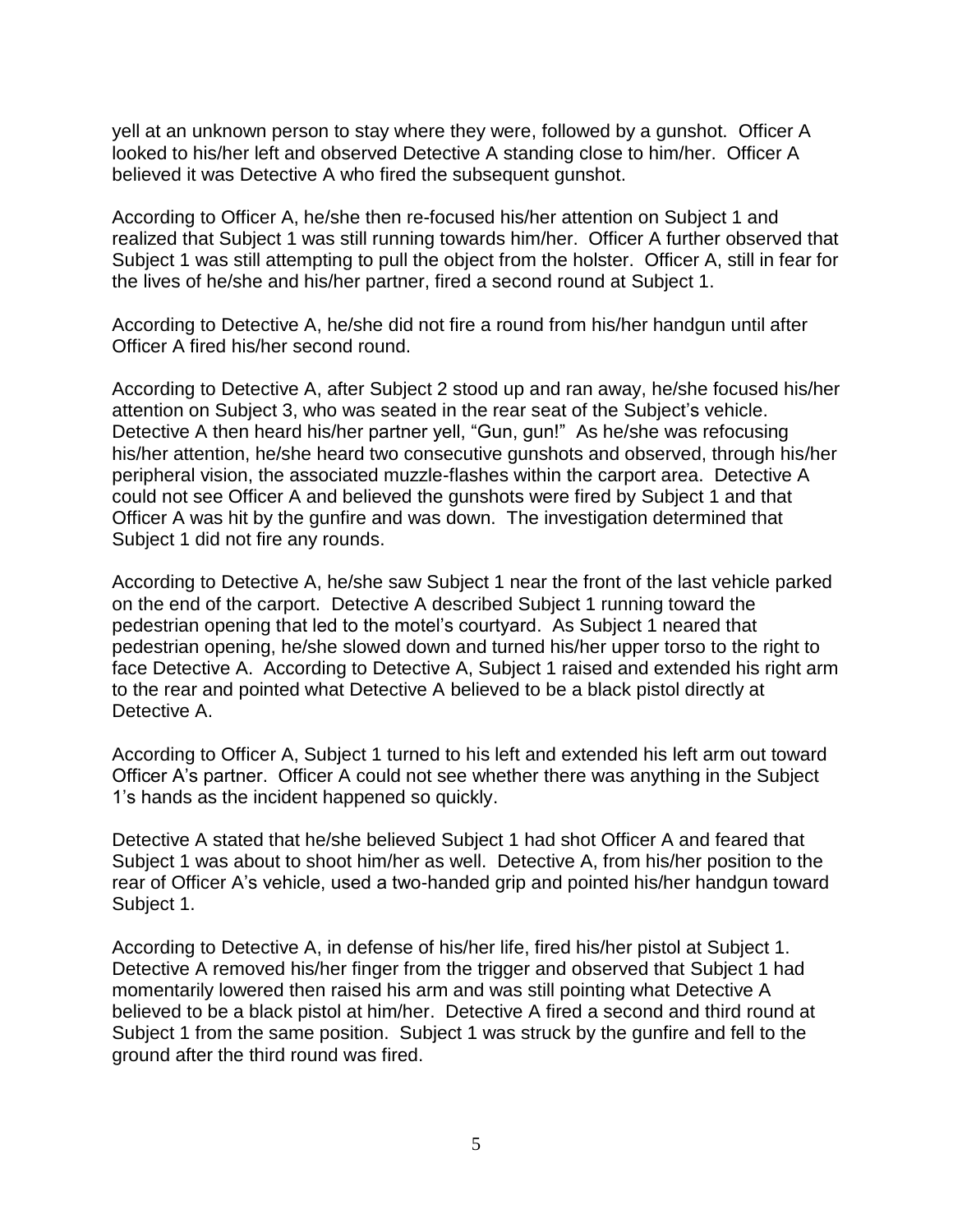Other than the pistol that Subject 1 threw over the wall, no other pistols were recovered. A black cell phone and a set of keys were recovered in the vicinity of where Subject 1 fell to the ground after being shot.

According to Subject 1, as he ran toward the motel's courtyard, he slowed his pace and put his arms in the air to surrender. Subject 1 stated that at no time did he turn his torso to look back toward the officers, however the ballistic evidence from Subject 1's gunshot wound, and clothing suggests that his left side was turned toward Detective A when he was shot.

According to Officer A, after Subject 1 fell to the ground, he/she believed Detective A was standing behind Officer A with his/her handgun unholstered and providing cover. Officer A approached Subject 1, who was laying on his stomach and ordered Subject 1 not to move. Officer A holstered his/her own weapon and handcuffed Subject 1. Officer A then performed a quick pat down search of Subject 1's outer clothing, felt the holster in Subject 1's front waistband, but did not remove it.

At that point, Officer A stated he/she turned around to see that Detective A was not behind him/her providing cover but was instead focusing his/her attention on Subject 3. Officer A heard Detective A ordering Subject 3 not to move. Officer A could not see what was transpiring between Detective A and Subject 3, so Officer A put one hand underneath each of Subject 1's armpits and dragged him toward Detective A.

According to Detective A, immediately after firing rounds at Subject 1, he/she turned to look at Subject 3, who was still seated in the back seat of the subjects' vehicle. Detective A ordered Subject 3 out of the vehicle and onto the ground. Detective A ordered Subject 3 to place his hands behind his back and he complied. Detective A holstered his/her handgun, handcuffed Subject 3, and then conducted a pat-down search of his waistband.

Detective A broadcast a request for backup, a supervisor, and two units to his/her location. Shortly after, Detective A requested a Rescue Ambulance (RA) for the Subject.

Uniformed Police Officers B and C arrived at the scene. Officer B assisted with taking control of Subject 3, he/she conducted a pat-down search of Subject 3, and placed Subject 3 in the back seat of his/her police vehicle.

Detective A informed Officer C of the location of the gun thrown by Subject 1. Officer C climbed the western wall of the motel parking lot property where he/she observed the blue-steel handgun in the rear parking lot. Officer C monitored the handgun from his/her position on top of the wall until additional units arrived at the handgun's location for evidence preservation.

Sergeant A arrived at the OIS scene, broadcast his/her Code-Six status, and announced he/she was the Incident Commander (IC). Sergeant A identified Detective A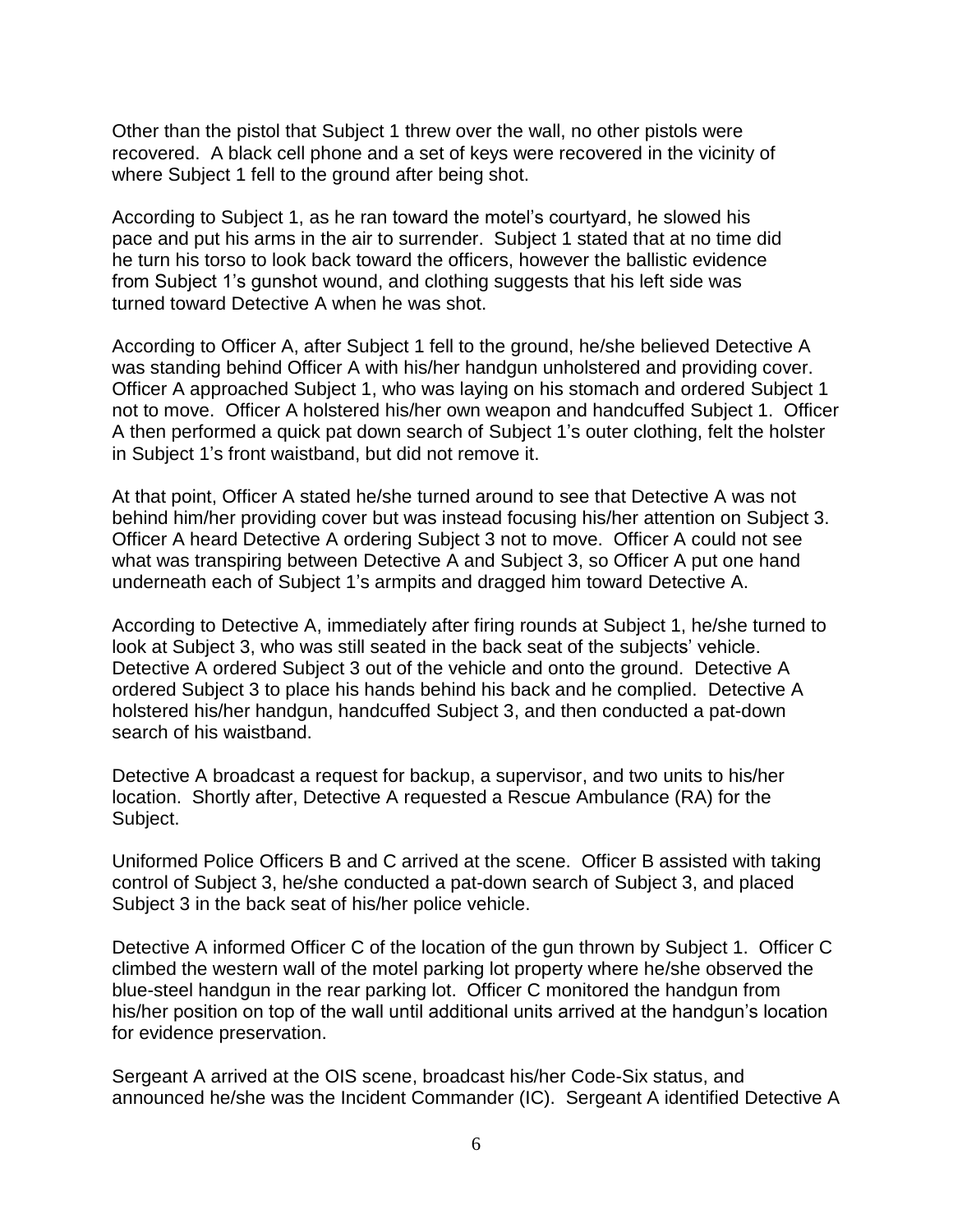and Officer A as both being involved in the OIS and obtained a Public Safety Statement (PSS) from both.

Los Angeles Fire Department (LAFD) arrived at the scene and rendered aid to Subject 1, who was transported to hospital, treated for a gunshot wound, and released into LAPD custody two days later.

Uniformed Police Officers D and E observed Subject 2 close to the motel as he fled on foot, resulting in Officers D and E initiating a foot pursuit through several yards until Subject 2 was taken into custody without incident.

### **Los Angeles Board of Police Commissioners' Findings**

The BOPC reviews each Categorical Use of Force incident based upon the totality of the circumstances, namely all of the facts, evidence, statements and all other pertinent material relating to the particular incident. In every case, the BOPC makes specific findings in three areas: Tactics of the involved officer(s); Drawing/Exhibiting of a firearm by any involved officer(s); and the Use of Force by any involved officer(s). Based on the BOPC's review of the instant case, the BOPC made the following findings:

# **A. Tactics**

The BOPC found Detective A and Officer A's tactics to warrant Administrative Disapproval.

## **B. Drawing and Exhibiting**

The BOPC found Detective A and Officer A's drawing and exhibiting of a firearm to be In Policy.

## **C. Less-Lethal Use of Force**

The BOPC found Detective A's less-lethal use of force to be In Policy.

## **D. Lethal Use of Force**

The BOPC found Detective A and Officer A's lethal use of force to be In Policy.

## **Basis for Findings**

In making its decision in this matter, the Commission is mindful that every "use of force by members of law enforcement is a matter of critical concern both to the public and the law enforcement community. It is recognized that some individuals will not comply with the law or submit to control unless compelled to do so by the use of force; therefore, law enforcement officers are sometimes called upon to use force in the performance of their duties. It is also recognized that members of law enforcement derive their authority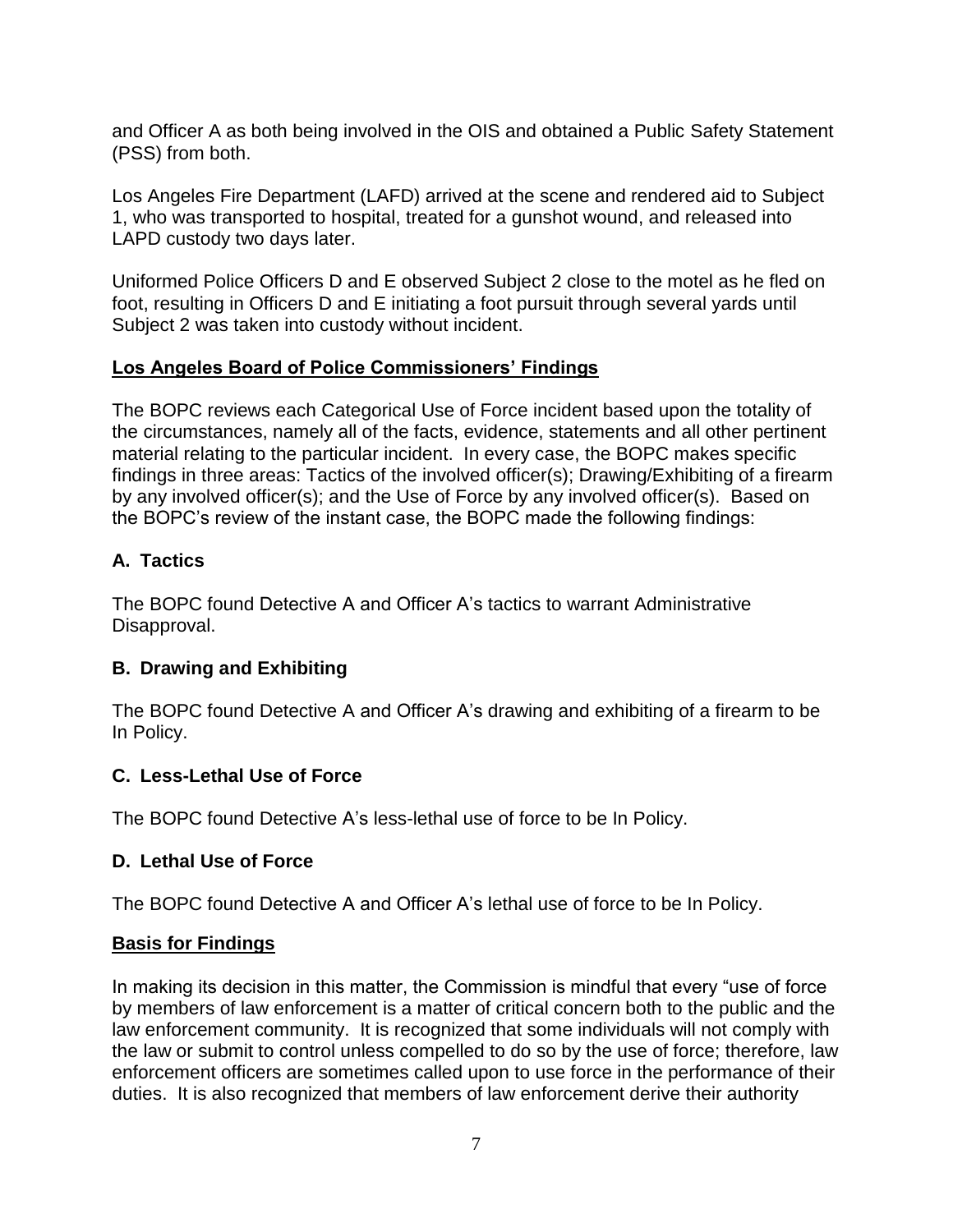from the public and therefore must be ever mindful that they are not only the guardians, but also the servants of the public. The Department's guiding value when using force shall be reverence for human life. Officers shall attempt to control an incident by using time, distance, communications, and available resources in an effort to de-escalate the situation, whenever it is safe and reasonable to do so. When warranted, Department personnel may objectively use reasonable force to carry out their duties. Officers who use unreasonable force degrade the confidence of the community we serve, expose the Department and fellow officers to legal and physical hazards, and violate the rights of individuals upon whom unreasonable force is used. Conversely, officers who fail to use force when warranted may endanger themselves, the community and fellow officers." (Use of Force Policy, Los Angeles Police Department Manual.)

The Commission is cognizant of the legal framework that exists in evaluating use of force cases, including the United States Supreme Court decision in Graham v. Connor, 490 U.S. 386 (1989), that:

"The reasonableness of a particular use of force must be judged from the perspective of a reasonable officer on the scene, rather than with the 20/20 vision of hindsight. The calculus of reasonableness must embody allowance for the fact that police officers are often forced to make split-second judgments – in circumstances that are tense, uncertain and rapidly evolving – about the amount of force that is necessary in a particular situation."

The Commission is further mindful that it must evaluate the actions in this case in accordance with existing Department policies. Relevant to our review are Department policies that relate to the use of force:

Law enforcement officers are authorized to use deadly force to:

- Protect themselves or others from what is reasonably believed to be an imminent threat of death or serious bodily injury; or
- Prevent a crime where the subject's actions place person(s) in imminent jeopardy of death or serious bodily injury; or
- Prevent the escape of a violent fleeing felon when there is probable cause to believe the escape will pose a significant threat of death or serious bodily injury to the officer or others if apprehension is delayed. In this circumstance, officers shall to the extent practical, avoid using deadly force that might subject innocent bystanders or hostages to possible death or injury.

The reasonableness of an Officer's use of deadly force includes consideration of the officer's tactical conduct and decisions leading up to the use of deadly force. (Use of Force Policy, Los Angeles Police Department Manual.)

An officer's decision to draw or exhibit a firearm should be based on the tactical situation and the officer's reasonable belief that there is a substantial risk that the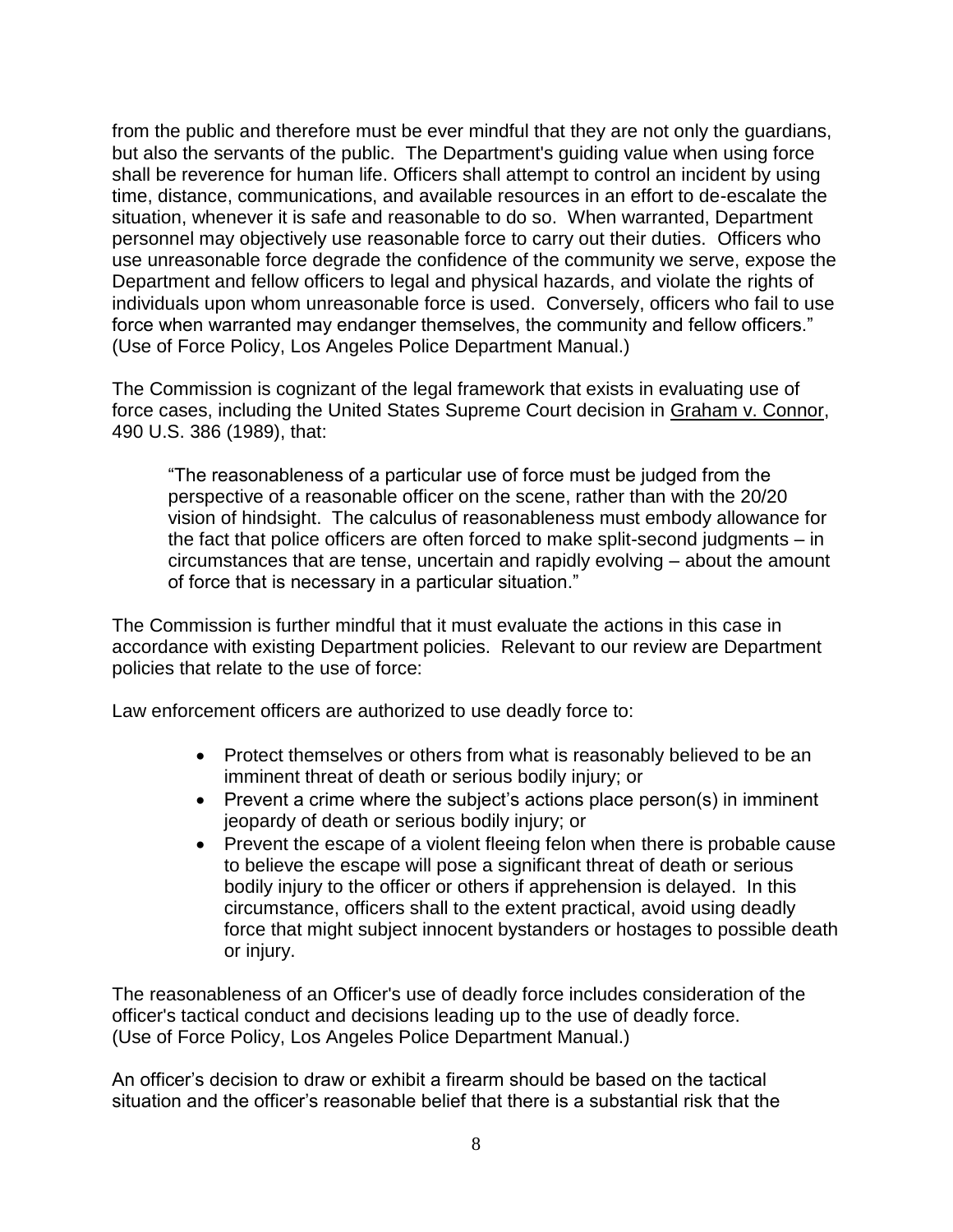situation may escalate to the point where deadly force may be justified. (Los Angeles Police Department Manual.)

Tactical de-escalation involves the use of techniques to reduce the intensity of an encounter with a Subject and enable an officer to have additional options to gain voluntary compliance or mitigate the need to use a higher level of force while maintaining control of the situation. Tactical de-escalation does not require that an officer compromise his or her safety or increase the risk of physical harm to the public. De-escalation techniques should only be used when it is safe and prudent to do so. (Tactical De-Escalation Techniques, October 2016.)

# **A. Tactics**

- In its analysis of this incident, the BOPC identified the following tactical considerations:
	- **1. Tactical Planning** (Substantial Deviation Detective A and Officer A)

Detective A and Officer A did not formulate a plan prior to scouting a location which was known to them to have a high incidence of crime related to narcotics activity.

The ability to maintain the tactical advantage rests on the ability of the officers to effectively communicate, thus ensuring a coordinated effort and successful resolution. A sound tactical plan should be implemented to ensure minimal exposure to the officers, while keeping in mind officer safety concerns.

Detective A and Officer A planned to scout the location to gather intelligence. They believed they would not take any enforcement action without first requesting additional resources if they observed any criminal activity.

Upon arrival, Detective A and Officer A observed three possible narcotics suspects at the location, approached, and made contact with the subjects, resulting in an OIS.

Based on the totality of the circumstances, the BOPC determined, that Detective A and Officer A's actions were a substantial deviation, without justification, from approved Department tactical training.

### **2. Body Armor** (Substantial Deviation – Detective A and Officer A)

Detective A and Officer A did not don their Department-approved body armor, as required, when conducting field-related duties.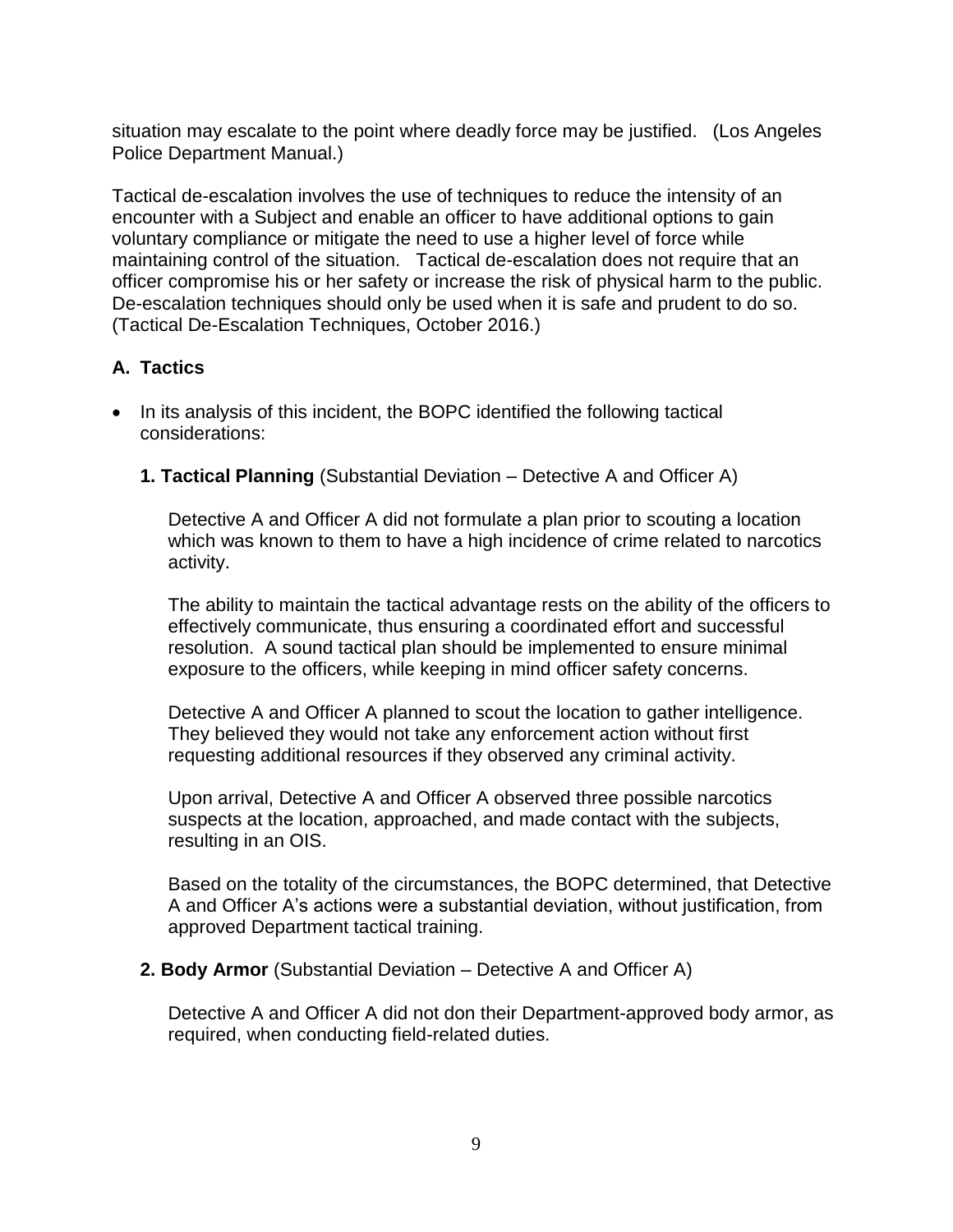The BOPC determined that Detective A and Officer A's decision not to don their body armor was a substantial deviation, without justification, from Department policy and approved tactical training.

#### **3. Code Six** (Substantial Deviation – Detective A and Officer A)

In this case, upon arriving at a known narcotics and high crime location to scout for activity, Detective A and Officer A did not place themselves Code Six.

The purpose of broadcasting a Code Six location is to advise CD and officers in the area of their location and the nature of the field investigation should the incident escalate and necessitate the response of additional personnel. Vehicle and pedestrian stops can be dangerous, as the identity and actions of a person stopped is often unknown, and as in this case, their actions can be unpredictable.

In this situation, the officers were not initially faced with a rapidly unfolding tactical situation and therefore had sufficient time to broadcast their Code Six location.

Based on the totality of the circumstances, the BOPC determined, that Detective A and Officer A's actions were a substantial deviation, without justification, from approved Department tactical training.

### **4. Tactical Vehicle Deployment** (Substantial Deviation – Officer A)

When entering the motel parking lot, Officer A placed him/herself and his/her partner at a significant tactical disadvantage by positioning his/her unmarked police vehicle next to three possible suspects. Officer A knew the layout of the parking lot due to his/her vast experience at this location and was aware there was only one way in and out of the parking lot. By penetrating deeply into the parking lot, Officer A limited his/her redeployment options. This forced Detective A to quickly exit his/her vehicle to assist Officer A as Officer A made contact with the subjects. The BOPC would have preferred that Officer A allow for adequate distance between his/her vehicle and the subjects' vehicle, which would have afforded the officers more options and time.

Based on the totality of the circumstances, the BOPC determined that Officer A's vehicle deployment was a substantial deviation, without justification, from approved Department tactical training.

#### **5. Tactical Communication** (Substantial Deviation – Detective A and Officer A)

Detective A and Officer A did not effectively communicate their observations or actions with one another during their contact with the subjects.

Operational success is based on the ability of officers to effectively communicate during critical incidents. Officers, when faced with a tactical incident, improve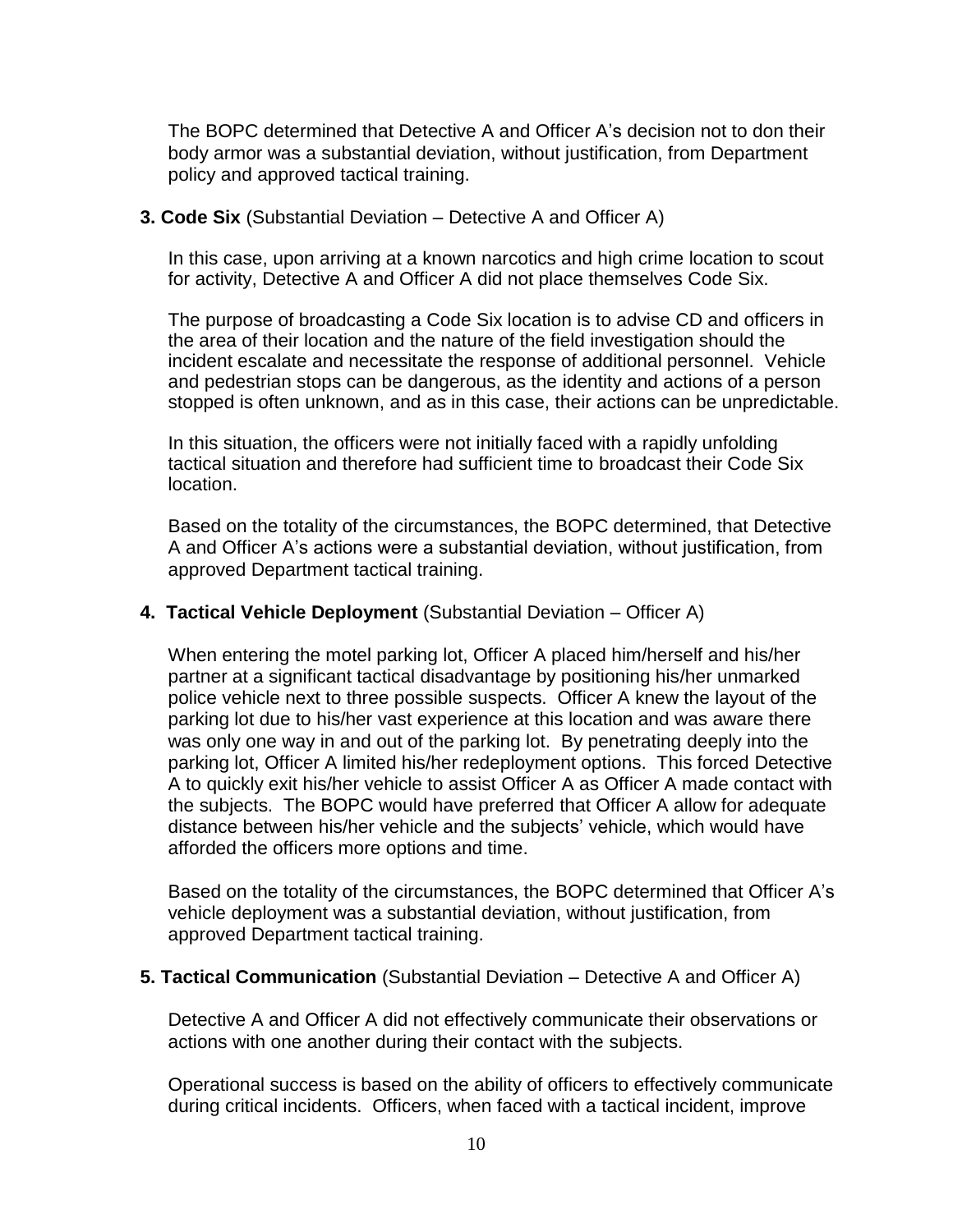their overall safety by their ability to recognize an unsafe situation and work collectively to ensure a successful resolution.

In this case, the BOPC noted the following concerns with regard to the tactical communication between Detective A and Officer A:

- Detective A did not request additional resources when he/she believed he/she had been identified as a police officer.
- Officer A did not communicate a plan with Detective A once he/she responded to the location and engaged the subjects.
- Detective A and Officer A did not communicate with one another following the OIS, and thus acted independently, without the benefit of contact and cover roles.

Based on the totality of the circumstances, the BOPC determined that Detective A and Officer A's lack of effective communication during this incident placed the officers at a tactical disadvantage and therefore, was a substantial deviation, without justification, from approved Department tactical training.

## **6. Utilization of Cover/Approaching an Armed Subject** (Substantial Deviation – Detective A and Officer A)

Detective A and Officer A did not utilize available cover and they each acted independently as they approached a Subject, whom they believed was possibly armed.

The utilization of cover enables an officer to confront an armed Subject while simultaneously minimizing the officer's exposure. As a result, the overall effectiveness of a tactical incident can be enhanced while also increasing an officer's tactical options.

In this case, Detective A and Officer A did not utilize the available vehicles for cover as they attempted to detain a Subject they believed to be armed with a handgun. The officers' failure to utilize available cover placed them in a distinct tactical disadvantage and unnecessarily compromised their safety. Additionally, after the OIS, the officers each approached a separate, possibly armed Subject and took them individually into custody, rather than redeploying to cover, working as a team, and awaiting additional resources.

Based on the totality of the circumstances, the BOPC determined that Detective A and Officer A's lack of cover, in addition to their approach of possibly armed subjects, was a substantial deviation, without justification, from approved Department tactical training.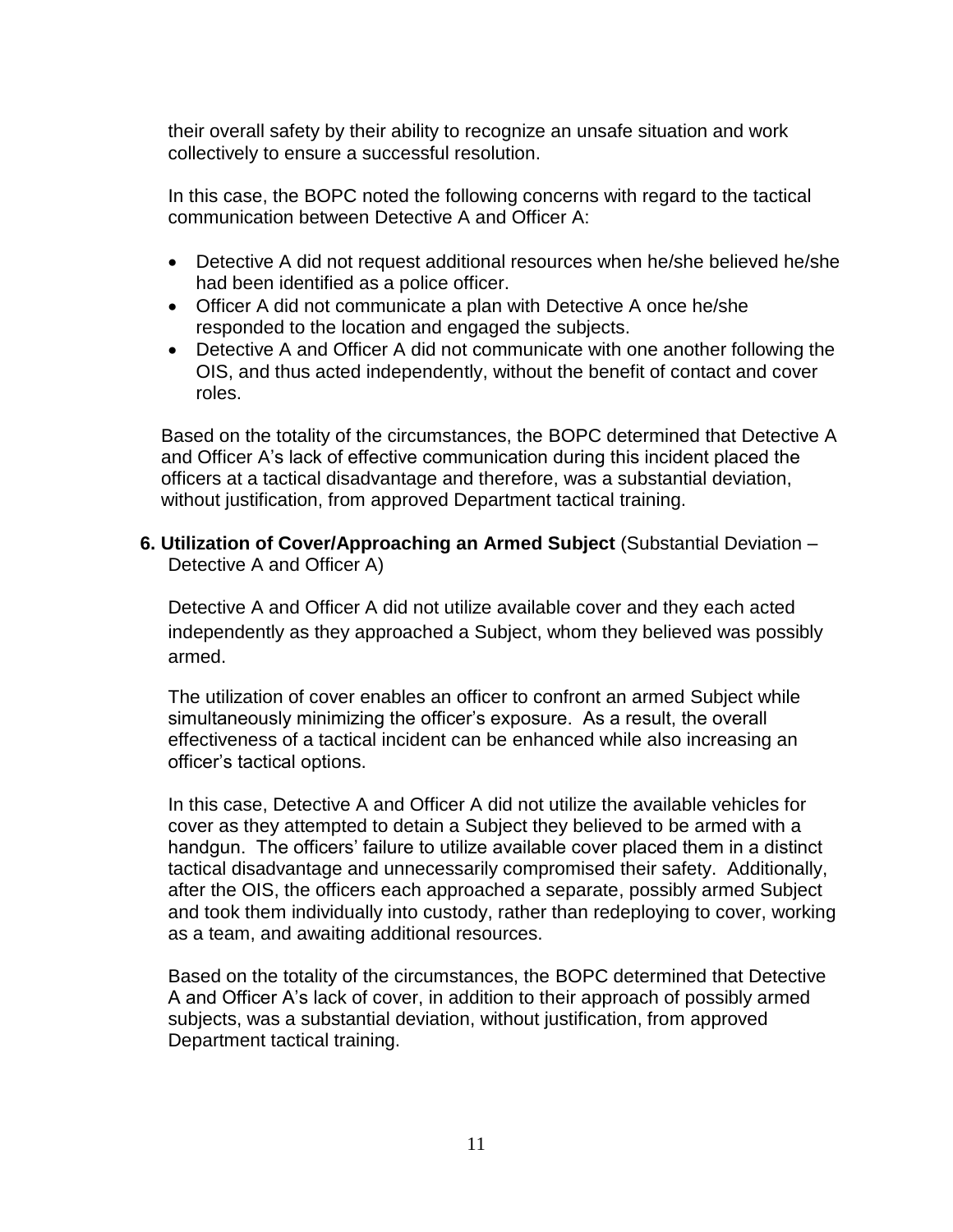## **7. Back-Up vs Help Call**

Detective A broadcast a request for back-up instead of broadcasting a Help Call after both Detective A and his/her partner became involved in an OIS. Several seconds later, Detective A broadcast a Help Call.

Although officers are given discretion regarding the appropriate time to broadcast a request for additional resources based on the ongoing tactical situation, it would have been tactically advantageous for Detective A to broadcast a Help Call after the OIS to alert responding personnel of the seriousness of the incident.

Based on the totality of the circumstance, the BOPC determined, that in this circumstance, Detective A's actions of initially requesting a backup rather than a Help Call was not a substantial deviation from approved Department tactical training.

• The BOPC also considered the following:

#### **1. Maintaining Control of Equipment**

The investigation revealed that while exiting his vehicle, Detective A dropped his/her handheld radio onto the ground. Detective A was reminded, whenever tactically feasible, of the importance of maintaining control of his/her equipment.

• The evaluation of tactics requires that consideration be given to the fact that officers are forced to make split-second decisions under very stressful and dynamic circumstances. Tactics are conceptual and intended to be flexible and incident specific, which requires that each incident be looked at objectively and the tactics be evaluated based on the totality of the circumstances.

In conducting an objective assessment of this case, the BOPC found that the tactics utilized by Detective A and Officer A substantially, and unjustifiably, deviated from approved Department tactical training, thus requiring a finding of Administrative Disapproval.

### **B. Drawing and Exhibiting**

• Believing that Subjects 1, 2, and 3 were involved in criminal activity at a location known for criminal activity and that the situation might escalate to the use of deadly force, Officer A placed his/her vehicle in park and yelled, "Police," through a slightly lowered passenger window. Officer A did so, while pointing at the subjects with his/her finger. As Officer A exited his/her vehicle, he/she simultaneously drew his/her service pistol.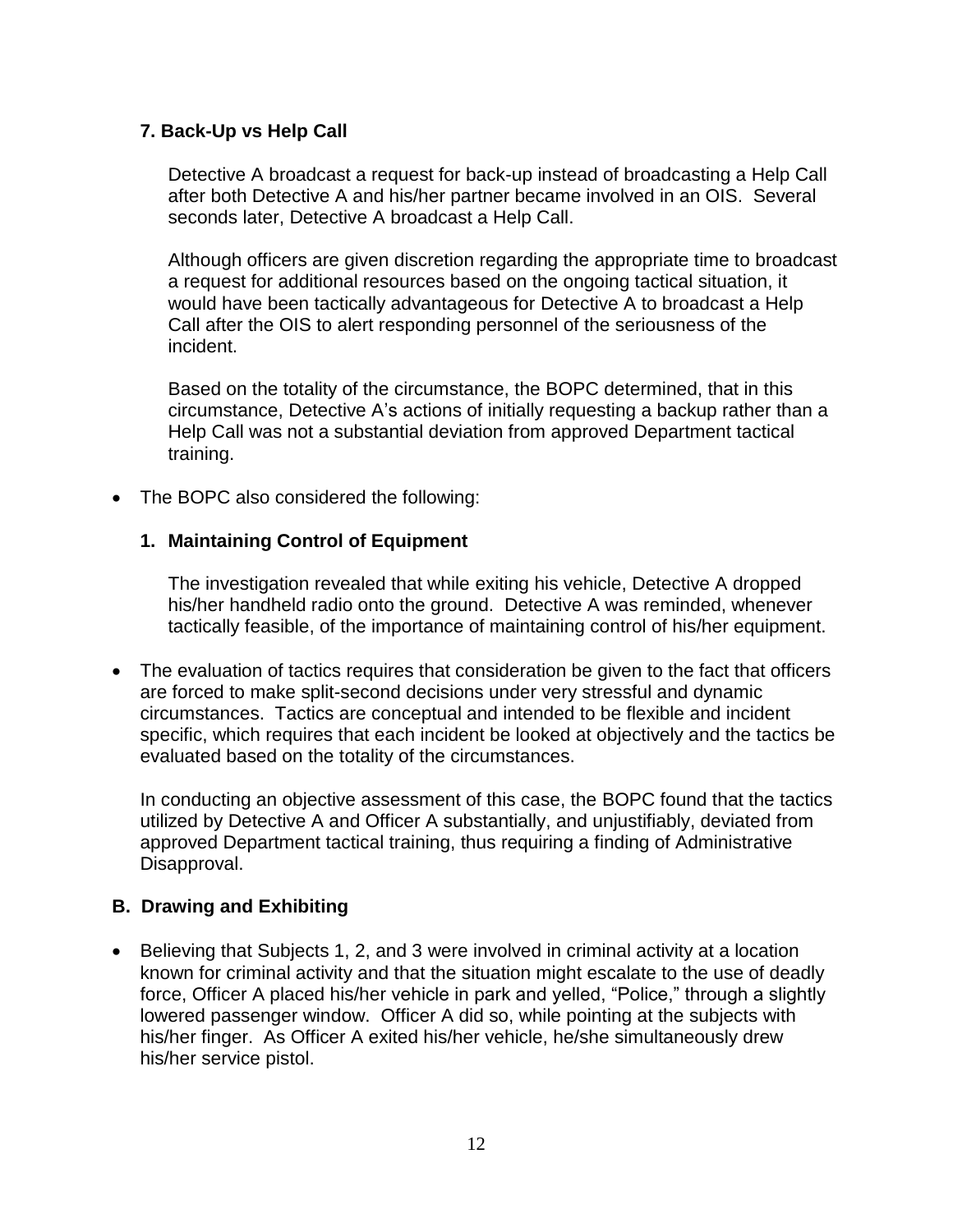According to Detective A, Subject 2 stood up and fled on foot into the motel. Believing that Subject 2 was running because he was possibly armed and that the situation could escalate to a situation involving the use of lethal force, Detective A drew his/her service pistol. Detective A then turned back to verify that Subject 3 was still seated inside the Subject's vehicle.Detective A then pointed his/her firearm toward Subject 3, who was located in the rear seat area of the vehicle and began giving him commands to exit the vehicle.

Based on the totality of the circumstances, the BOPC determined that officers with similar training and experience as Detective A and Officer A, while faced with similar circumstances, would reasonably believe that there was a substantial risk the situation may escalate to the point where deadly force may be justified.

Therefore, the BOPC found Detective A and Officer A's drawing and exhibiting of a firearm to be In Policy.

## **C. Non-Lethal Use of Force**

• **Detective A** – Leg Trip (Other)

According to Detective A, he/she observed Subject 2 attempt to jump over the fence. As Detective A directed his attention towards Officer A, he/she observed Subject 2 running towards Detective A. Detective A moved closer and was going to try to grab Subject 2 and detain him*,* however, Detective A was unable to do so, therefore, Detective A stuck his/her leg out and tripped Subject 2 to prevent Subject 2's escape.

Based upon the totality of the circumstances, the BOPC determined, that an officer with similar training and experience as Detective A, while faced with similar circumstances, would believe that the same application of non-lethal force would be reasonable to overcome Subject 2's resistance and prevent his escape.

Therefore, the BOPC found Detective A's non-lethal use of force to be objectively reasonable and In Policy.

### **D. Lethal Use of Force**

• **Officer A** – (Pistol, two rounds)

According to Officer A, Subject 1 began to pull and grab above his waistband. Officer A observed a black clip that appeared to be a concealed holster clip on Subject 1's front waist area. Officer A observed Subject 1 yanking at the item, and it appeared that Subject 1 was pulling a firearm from the holster. Officer A repeatedly ordered Subject 1 to stop and get down on the floor. Subject 1 continued to pull at the object while running and looking towards Officer A's direction. Believing the situation was imminent and that Subject 1 was going to produce a second handgun